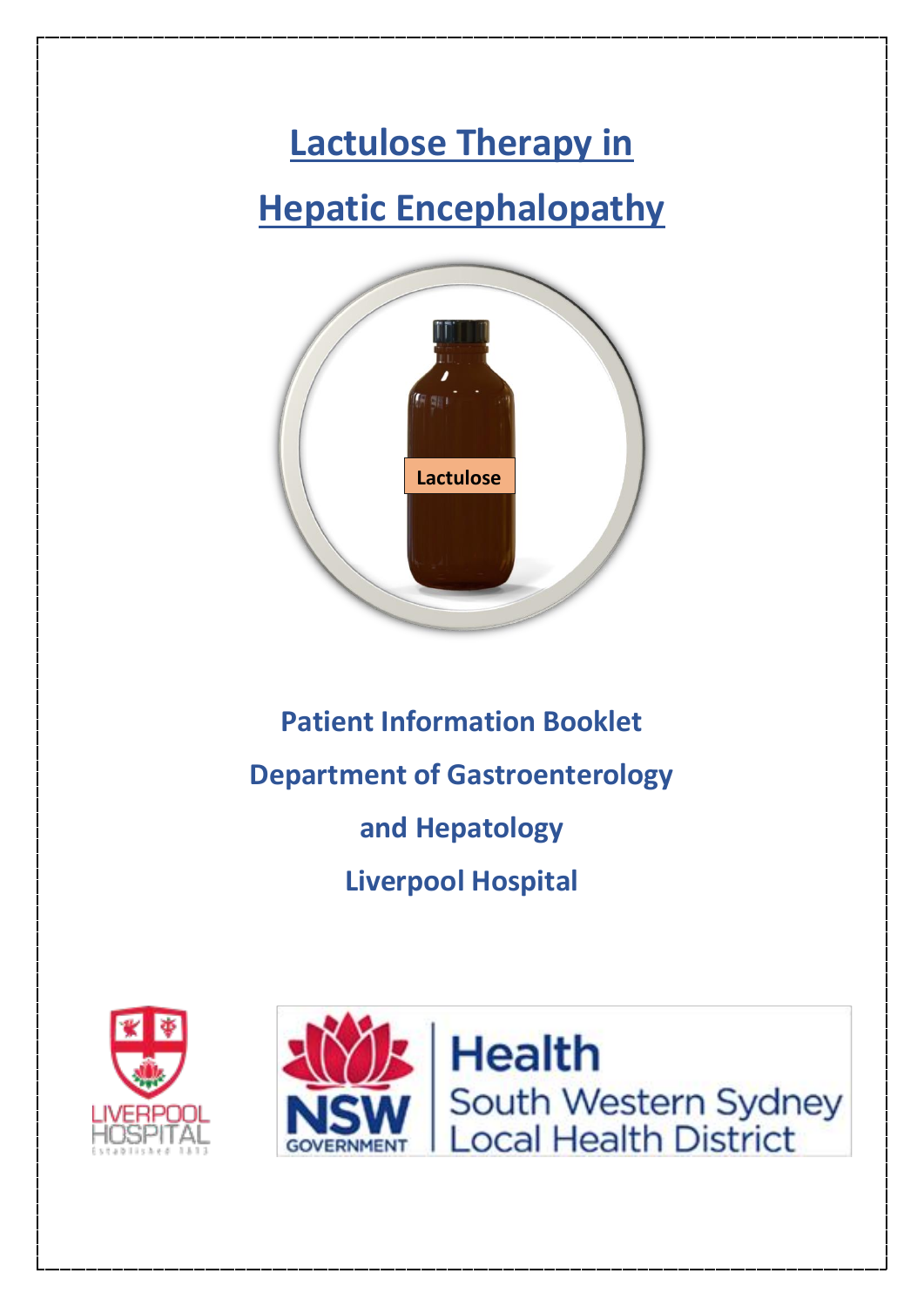## TABLE OF CONTENTS

The aim of this booklet is to provide information about the importance of lactulose therapy for patients with Advanced Liver Disease and to provide information about how to prevent/reduce Hepatic Encephalopathy.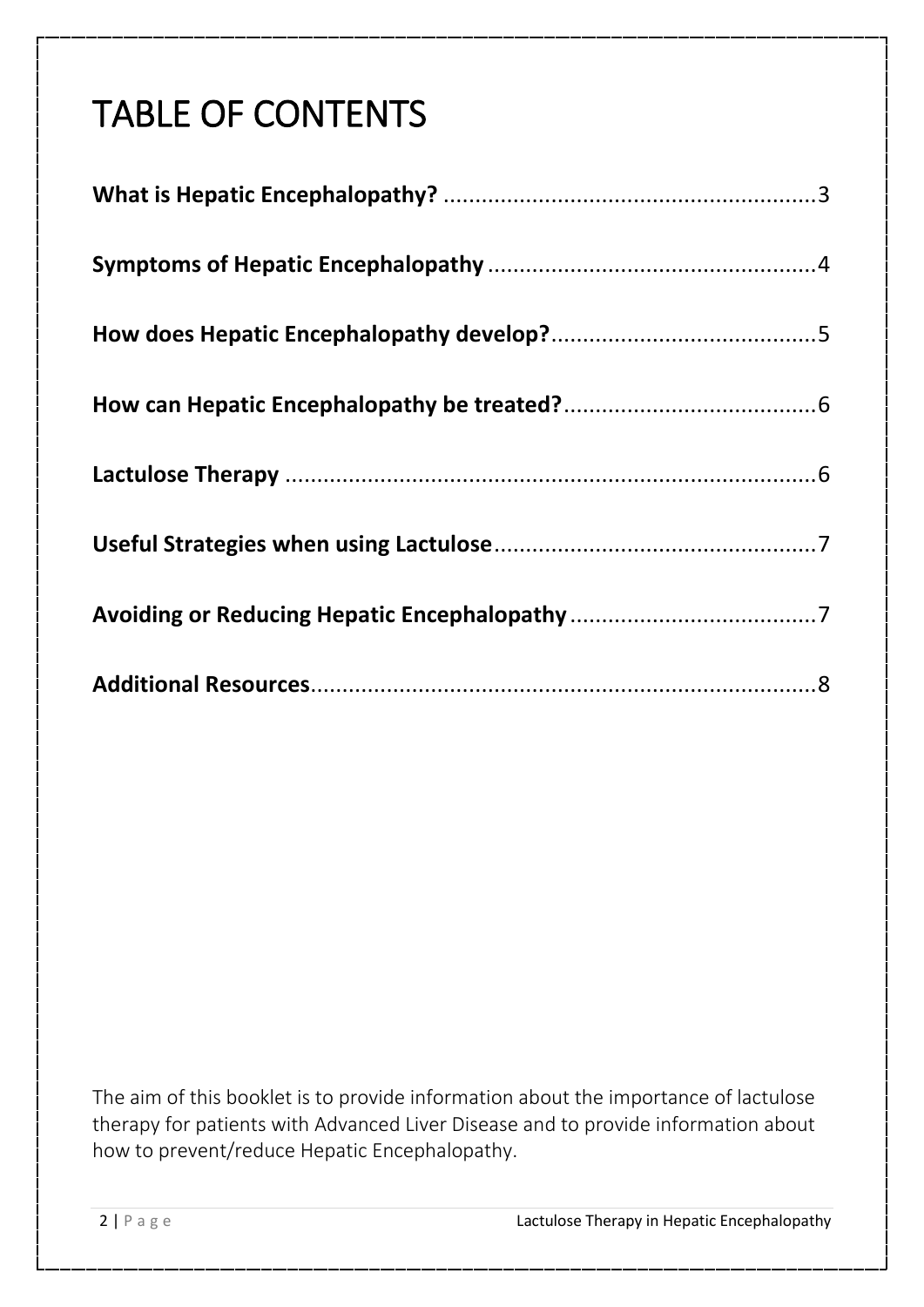#### <span id="page-2-0"></span>WHAT IS HEPATIC ENCEPHALOPATHY?

Hepatic Encephalopathy is a condition that causes temporary decline in brain function when a person has liver failure. It can be either long-term (chronic) or short-term (acute). Symptoms range from mild to severe, and can be triggered by:

- Gastrointestinal bleeding or constipation
- Infection
- Dehydration
- Salt imbalance
- Excessive alcohol use
- Kidney impairment
- Some medications (e.g. sleeping tables or certain pain-killer tablets containing opioids)

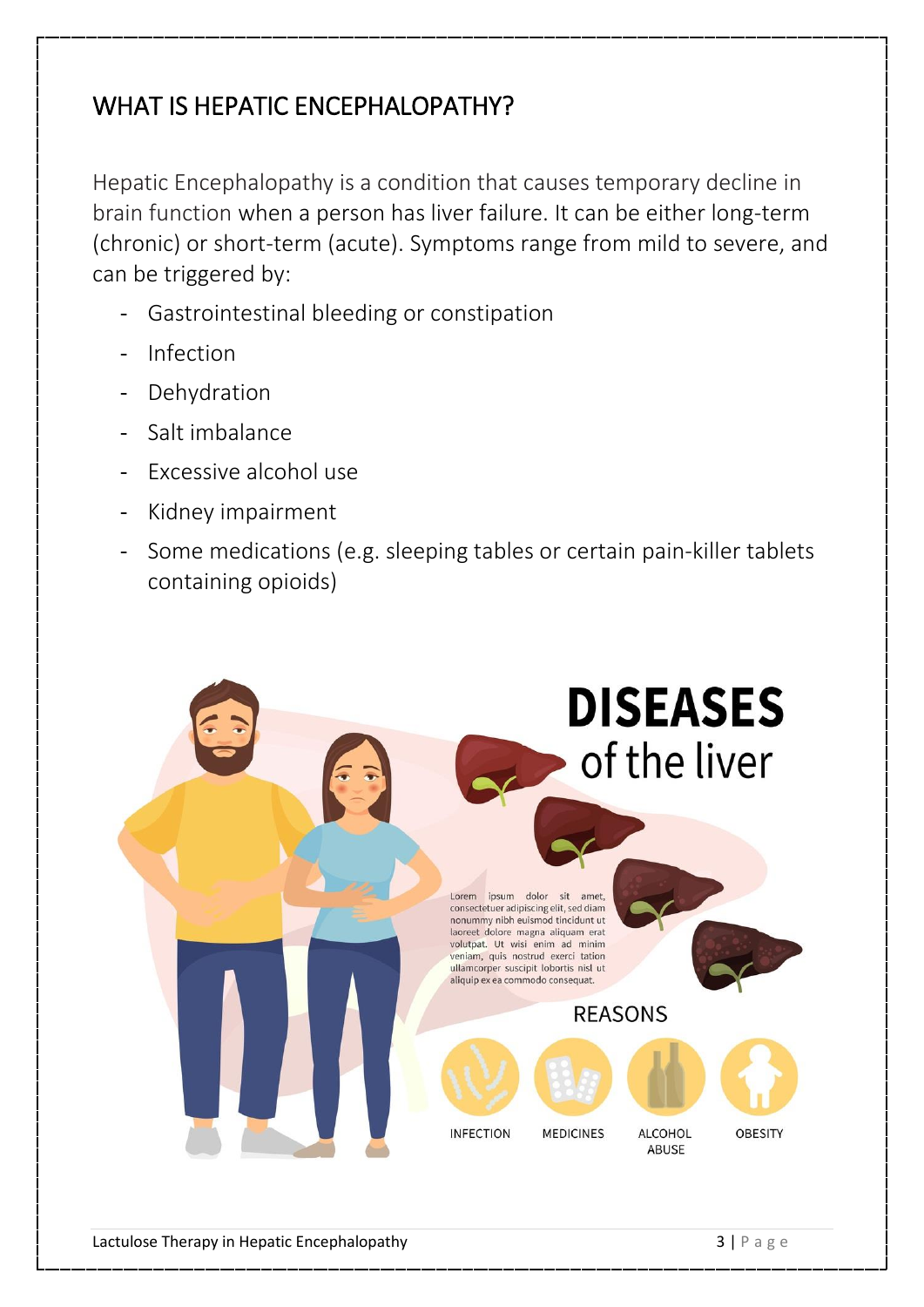### <span id="page-3-0"></span>SYMPTOMS OF HEPATIC ENCEPHALOPATHY MILD

- Mood change or mild confusion
- Poor concentration and forgetfulness
- Problems with handwriting
- Poor judgement (especially when driving and/or when at work)
- Changes in sleep patterns (wide awake at night and sleeping during the day)

#### SEVERE – SECONDARY TO UNTREATED MILD SYMPTOMS

- Noticeable confusion with disorientation to place and time
- Aggression
- Drowsiness or tiredness
- Severe restlessness
- Slowed or sluggish movement
- Slurred speech
- Flapping tremor
- May develop coma or death

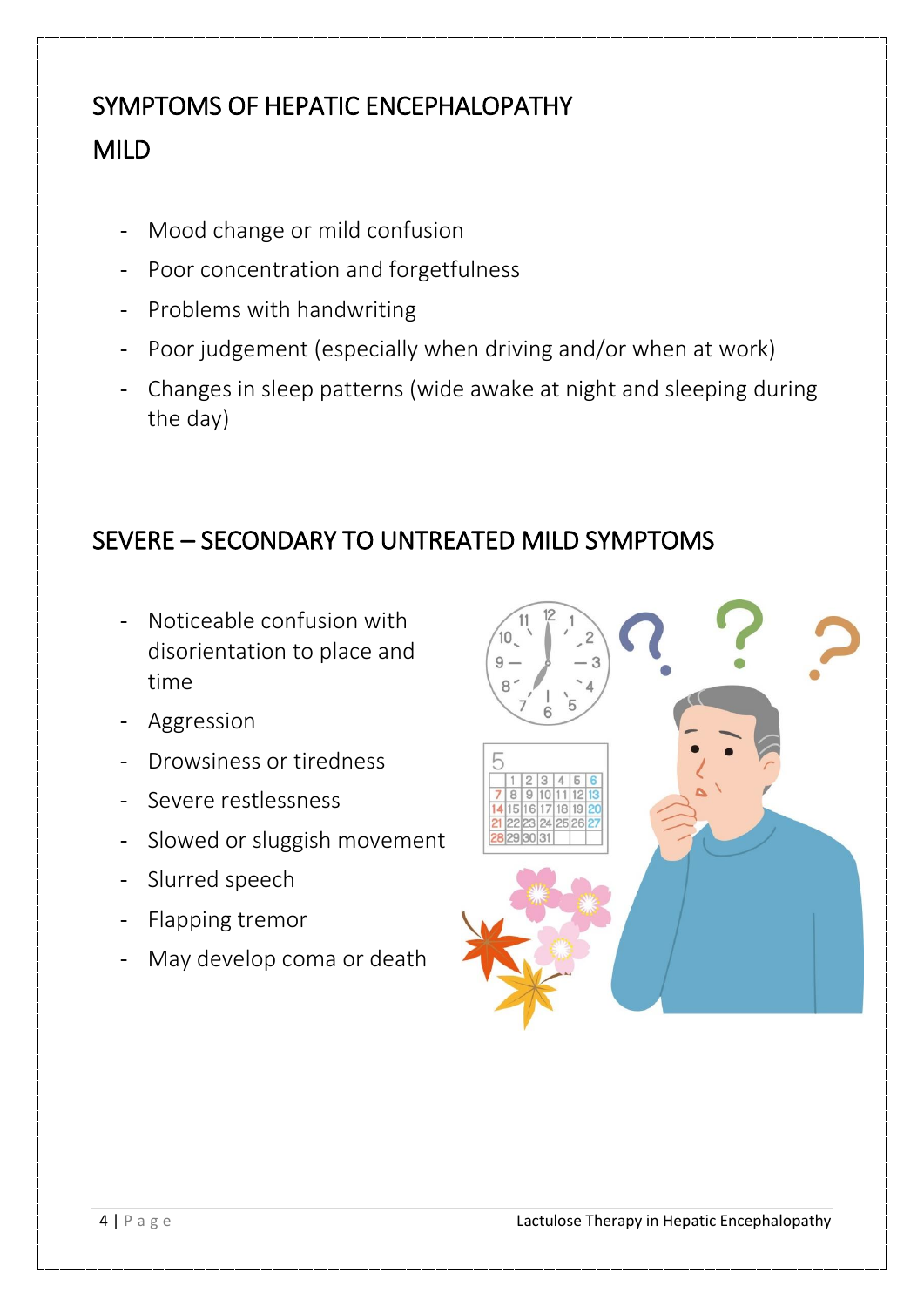#### <span id="page-4-0"></span>HOW DOES HEPATIC ENCEPHALOPATHY DEVELOP?

The exact cause of Hepatic Encephalopathy is unknown. It is usually triggered by a build-up of toxins in the blood.

The liver removes unwanted toxins such as **ammonia** from our body. If the liver cannot successfully remove toxins from the blood, these toxins will eventually build up and may lead to Advanced Liver Disease, which can also be called 'cirrhosis'. Cirrhosis can progress further into liver failure.



Hepatic Encephalopathy is a serious complication secondary to cirrhosis and a sign of liver failure.

Blood containing high concentrations of toxins reaches all areas of our body, including our brain. This causes brain cells to swell, resulting in Hepatic Encephalopathy and its associated symptoms.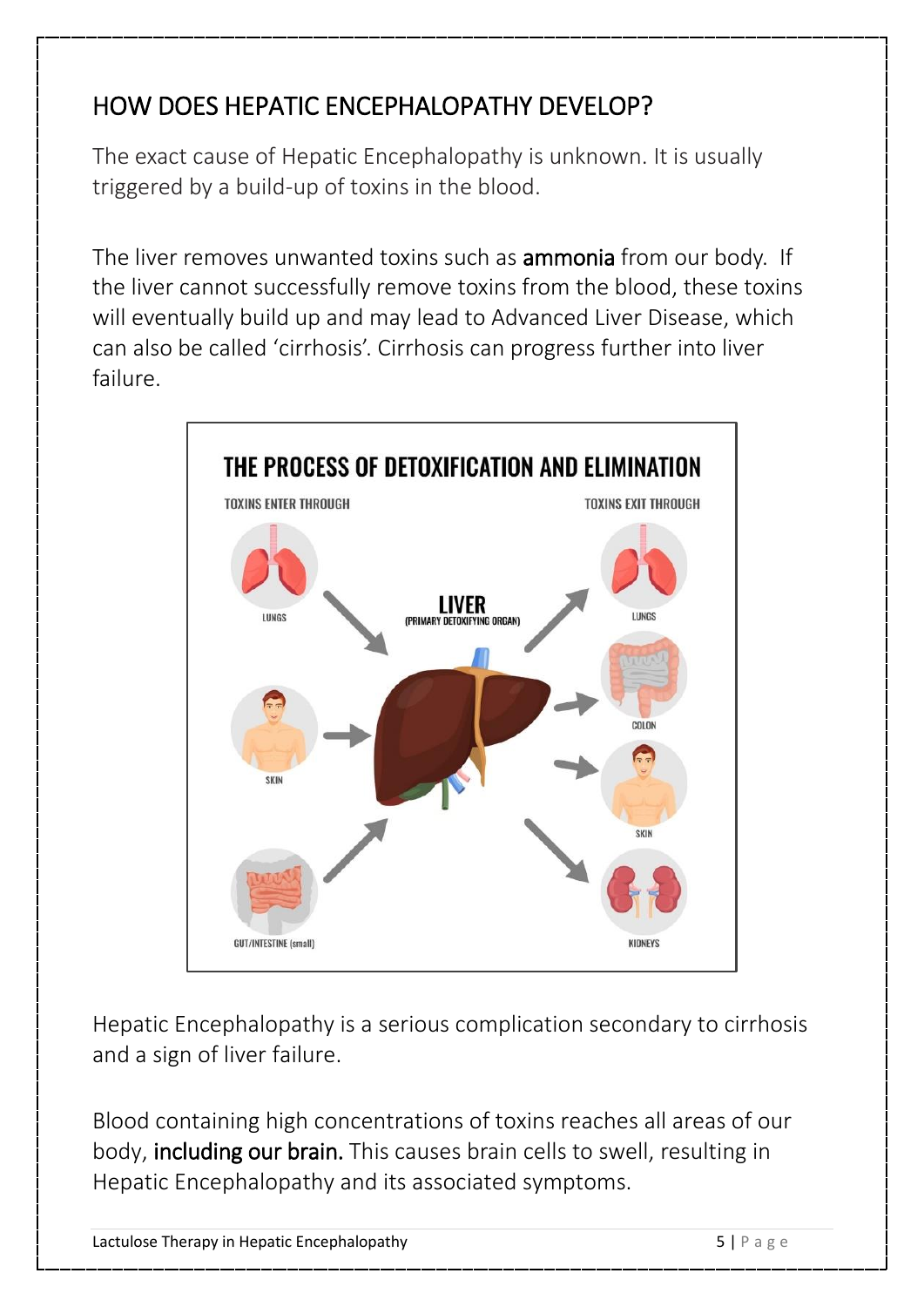#### <span id="page-5-0"></span>HOW CAN HEPATIC ENCEPHALOPATHY BE TREATED?

Each patient's individual treatment may differ, with treatment depending on the severity of symptoms and their causes.

- Identify the triggering symptoms of Hepatic Encephalopathy
- Reduce toxin production and the way they are absorbed into the blood.
- The most effective initial treatment is **lactulose syrup**.

#### <span id="page-5-1"></span>LACTULOSE THERAPY

Lactulose is a man-made non-absorbable sugar and liquid laxative. It draws water from the body into the colon which helps to soften the stool and make it more acidic, as well as increase bowel motion.

Patients on lactulose therapy are expected to take enough syrup so that you have two to three loose bowel motions per day, with a soft stool. Dosage is usually one to three tablespoons (or 15ml to 45ml), one to three times per day (15ml = 1 tablespoon). These bowel motions are essential in removing the absorbed toxins from your body.

Diabetic patients with increased blood glucose level – You should ensure that you are monitoring your blood sugar levels. You may wish to review your diabetic medications with your local doctor/GP managing your diabetes.

This brochure is about Lactulose therapy only. Discuss with your liver specialist if Hepatic Encephalopathy is not getting better. Other treatments may be required.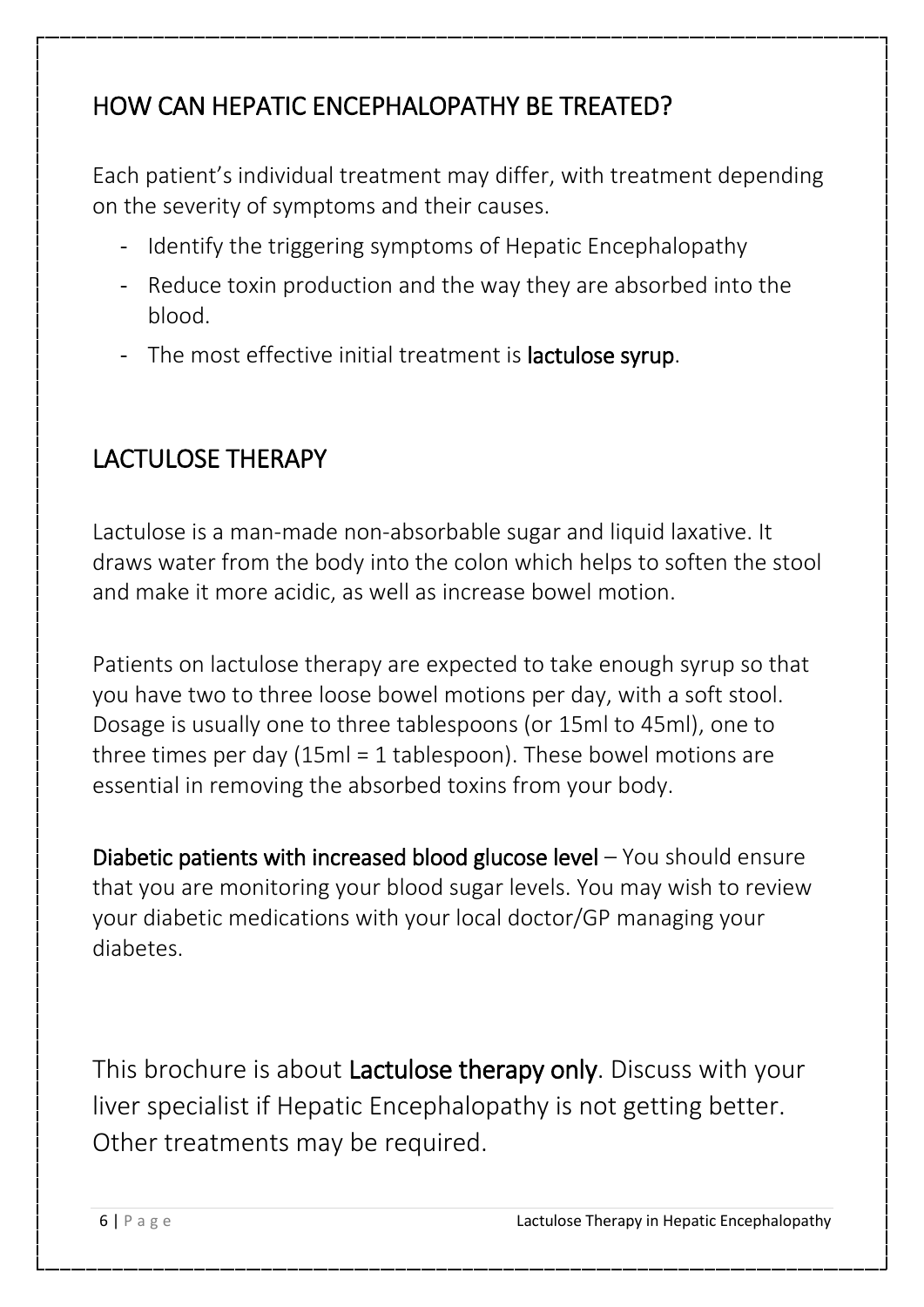#### <span id="page-6-0"></span>USEFUL STRATEGIES WHEN USING LACTULOSE

| <b>Problems</b>                      | Management                                                                                                                       |
|--------------------------------------|----------------------------------------------------------------------------------------------------------------------------------|
| <b>Too Sweet</b>                     | To improve taste, you can mix lactulose with<br>juice, water, protein shake, lemon tea or a soft<br>dessert.                     |
| Excessive diarrhoea or<br>flatulence | After consultation with your health care<br>provider, you may be able to adjust the dose of<br>lactulose.                        |
| Strong stomach cramps                |                                                                                                                                  |
| Burping/Belching                     |                                                                                                                                  |
| Dehydration                          | Be sure to keep your fluid intake up, however<br>please check with your health care provider if<br>you are on fluid restriction. |

#### <span id="page-6-1"></span>AVOIDING OR REDUCING HEPATIC ENCEPHALOPATHY

Take lactulose and other medications as prescribed

Discuss potential alternative treatments with your liver specialist if lactulose is ineffective

Attend all medical appointments on time

Maintain a healthy diet as advised by your local doctor/dietitian

### Have you had your lactulose dose today?

Lactulose Therapy in Hepatic Encephalopathy **7** | P a g e